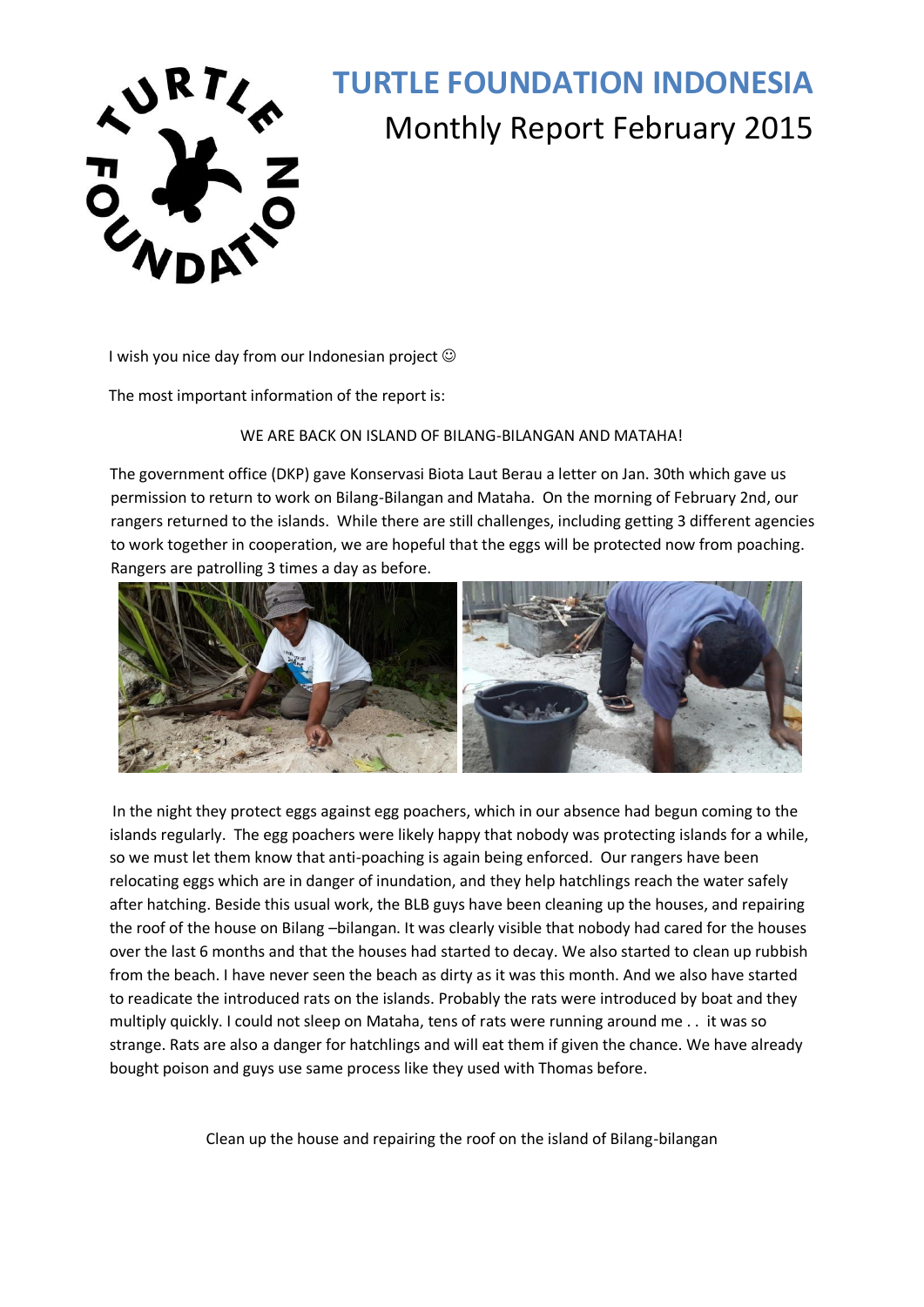

# **TURTLE FOUNDATION INDONESIA**  Monthly Report February 2015



Cleaning up the beach

There were several interesting events on the islands during February – 20.2.2015 there was a green turtle nesting on Mataha. This female turtle has a TAG. Tags can provide us a lot of information, so I will try to contact the institution which tagged this turtle. For sure they will be interested about where this turtle is nesting and we maybe will get information about where this turtle travels and lives when the turtle is not in Berau. On January 21st, a critically endangered hawksbill turtle nested on the beach of Bilang-bilangan. We relocated her incredible 199 eggs to a the safe place close to house where not even natural predators will disturb eggs.



Female green turtle with her TAG on Mataha and eggs of hawksbill turtle during relocation process.

The next interesting event was a nesting green turtle without back flippers on Billang-bilangan. This injury is probably from an illegal fishing method which still being used in Indonesia – dynamite fishing. For me personally it was really fascinating that this female is able to mate, to reach the beach, dig hole for eggs, lay eggs and cover her nest without back flippers. Pak Benny said that he knows this turtle; it is nesting nearly every year. Probably the turtle cannot swim far. Her nests are also not deep and relocation of eggs is necessary nearly every time because some eggs are on the surface of sand. But still I admire the willpower of this turtle to live and reproduce.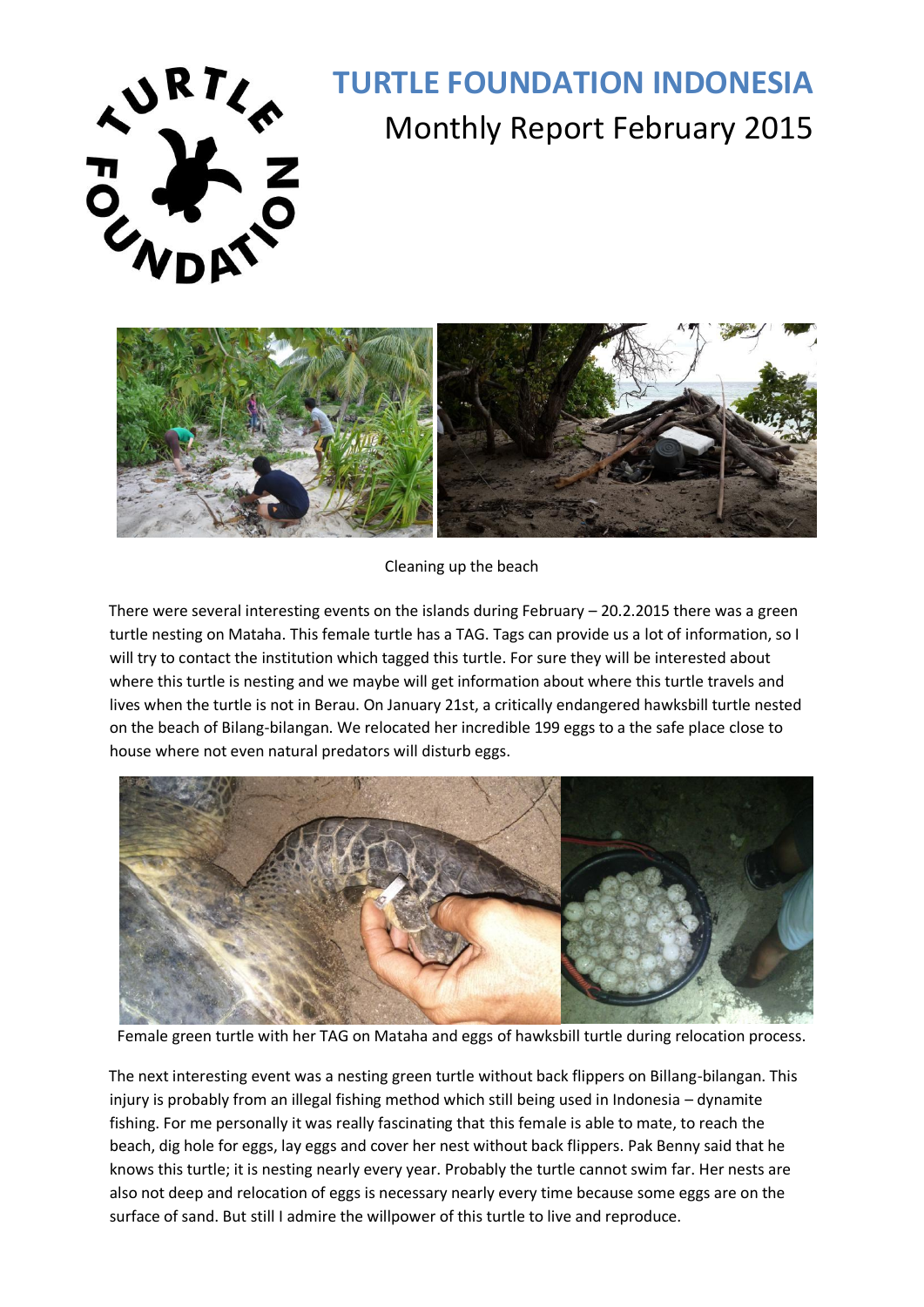

# **TURTLE FOUNDATION INDONESIA**  RT<sub><</sub> TURTLE FOUNDATION INDUNESIA



The bad news is that only one day after the encounter with this turtle, we saw a boat using dynamite close to Bilang-bilangan. We heard bombs and saw the water spray up close to the fishing boat. This method of fishing has been prohibited for many years in Indonesia, but it can still be seen and heard here. The method kills not only fish, but also turtles, dolphins, mantas, and of course destroys the coral reefs. At least we have a photo of the boat so we will report it to local police.

During February we spent a lot of time on the islands and in the government office but on Feb 13th I was also teaching in one local school. Pupils were young but they formed a relationship with turtles and they started to understand the problem of sea turtle exploitation in Berau. Pupils made a nice poster which will inform there classmate about turtles. A wonderful addition was that eight of the children from this class came to BLB office only 3 days after my visit at school. They wished to learn more about turtles. Pak Rudi also trained them to make bracelets from plastic. One girl was from Derawan Island where bracelets from turtle shells are openly sold in the market. I hope this young girl will take the lesson of making the plastic bracelet and encourage family and friends on Derawan to use plastic rather than turtle shell from now on.